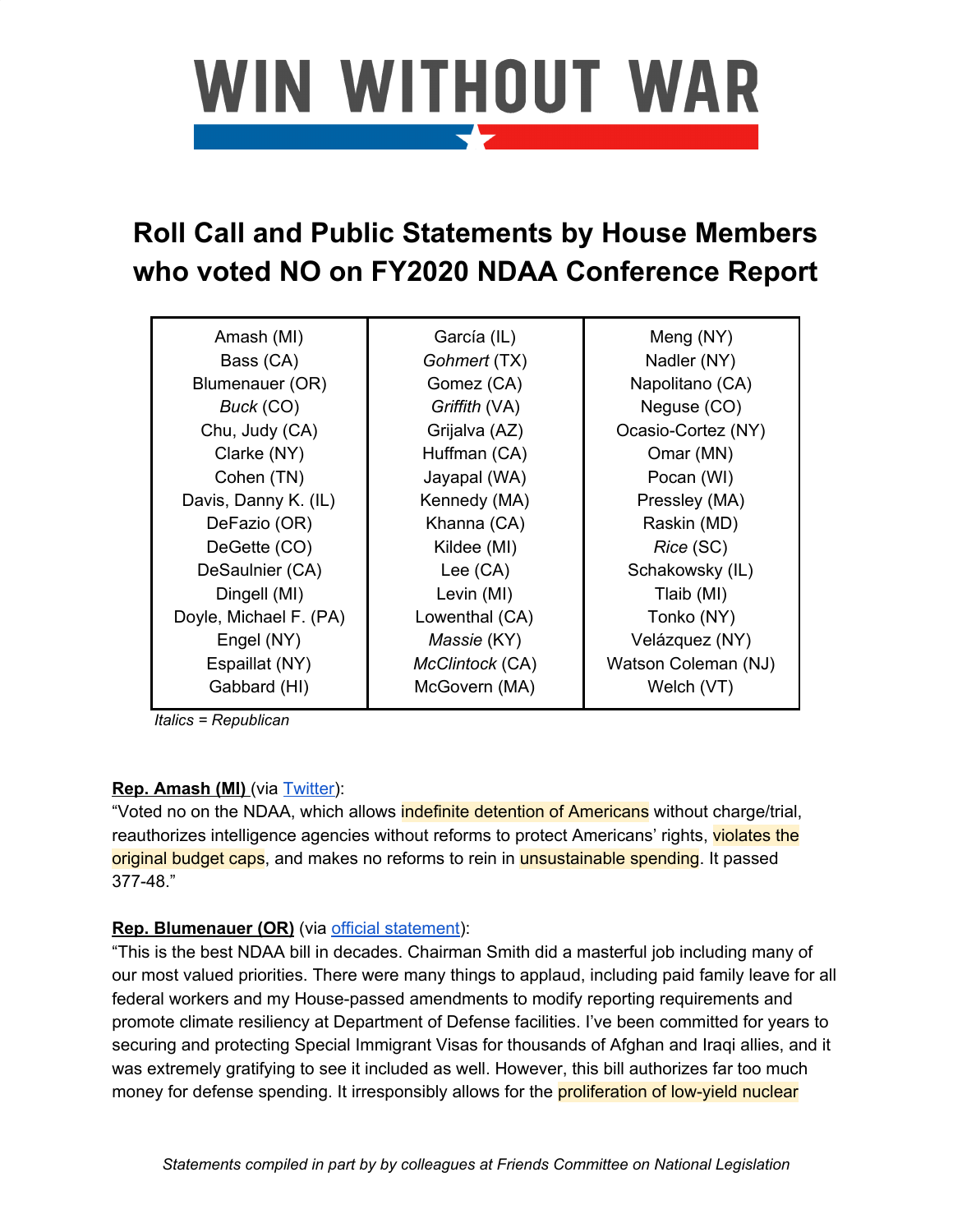### **WIN WITHOUT WAR** <u>and the state of the state of the state of the state of the state of the state of the state of the state of the state of the state of the state of the state of the state of the state of the state of the state of the state</u>

weaponry, does not reduce U.S. support for **Saudi aggression in Yemen**, and does not repeal language authorizing the 2002 AUMF. This bill also does not prohibit border wall construction, which is unacceptable. I applaud Chairman Smith for extracting as much as he possibly could out of this package, but it's not something I can in good conscience vote for. However, the direction we are heading is very encouraging, and clearly shows that Democratic leadership makes a difference."

#### **Rep. Chu (CA)** (via [Twitter](https://twitter.com/RepJudyChu/status/1204904734089502720)):

The [#NDAA](https://twitter.com/hashtag/NDAA?src=hashtag_click) includes imp't wins, like a raise for the troops & [#PaidParentalLeave.](https://twitter.com/hashtag/PaidParentalLeave?src=hashtag_click) But b/c it also prolongs endless & undefined wars, excludes trans-men & women, supports the Saudi-war in Yemen, continues detention at Gitmo, and more, I had to vote NO.

#### **Rep. Cohen (TN)** (via [Twitter\)](https://twitter.com/RepCohen/status/1205490226262622209):

"On Monday, the [@WashingtonPost](https://twitter.com/washingtonpost) reported on the lies & waste in our 18-year war i[n](https://twitter.com/hashtag/Afghanistan?src=hashtag_click) [#Afghanistan](https://twitter.com/hashtag/Afghanistan?src=hashtag_click). On Wednesday, we were asked to vote for the largest defense budget since WW2 and another \$4.5 billion to continue this war. I said no. [#NDAA](https://twitter.com/hashtag/NDAA?src=hashtag_click)"

#### **Rep. DeFazio (OR)** (in floor debate):

"Beyond bloated Pentagon spending, I am extremely disappointed that the Conference Report strips out provisions that would have prevented the president from using unauthorized force against Iran, prohibited U.S. support for and participation in the Saudi-led coalition's military operations in Yemen, and repealed the long-outdated 2002 authorization for the use of military force (AUMF) in Iraq. These provisions passed with bipartisan support in the House, and failure to include them is yet another abdication of Congress's constitutional war powers. I have always advocated for re-affirming Congress's constitutional authority to declare war and limiting the president's authority to engage in armed conflict without the consent of Congress and will continue to do so."

#### **Rep. DeGette (CO)** (via [Twitter\)](https://twitter.com/RepDianaDeGette/status/1204911863449956352)

"I was just asked why I voted against the defense bill. While it has some good things, such as paid family leave, I'm not going to vote to give this admin a **blank check to wage endless wars** while millions of Americans struggle to put food on their table & pay for their medication. The version the House passed previously would have blocked money for Trump's border wall, required congressional approval before waging war with Iran and overturned Trump's ban on transgender troops. The version we were asked to vote on today did none of that."

#### **Rep. DeSaulnier (CA)** (via official [statement\)](https://desaulnier.house.gov/media-center/press-releases/desaulnier-effort-honoring-port-chicago-50-passes-house):

"Today, a measure authored by Congressman Mark DeSaulnier (CA-11) to honor and provide federal recognition of the Port Chicago 50 passed in the House of Representatives as part of the National Defense Authorization Act (S. 1790). If signed by the President, which is expected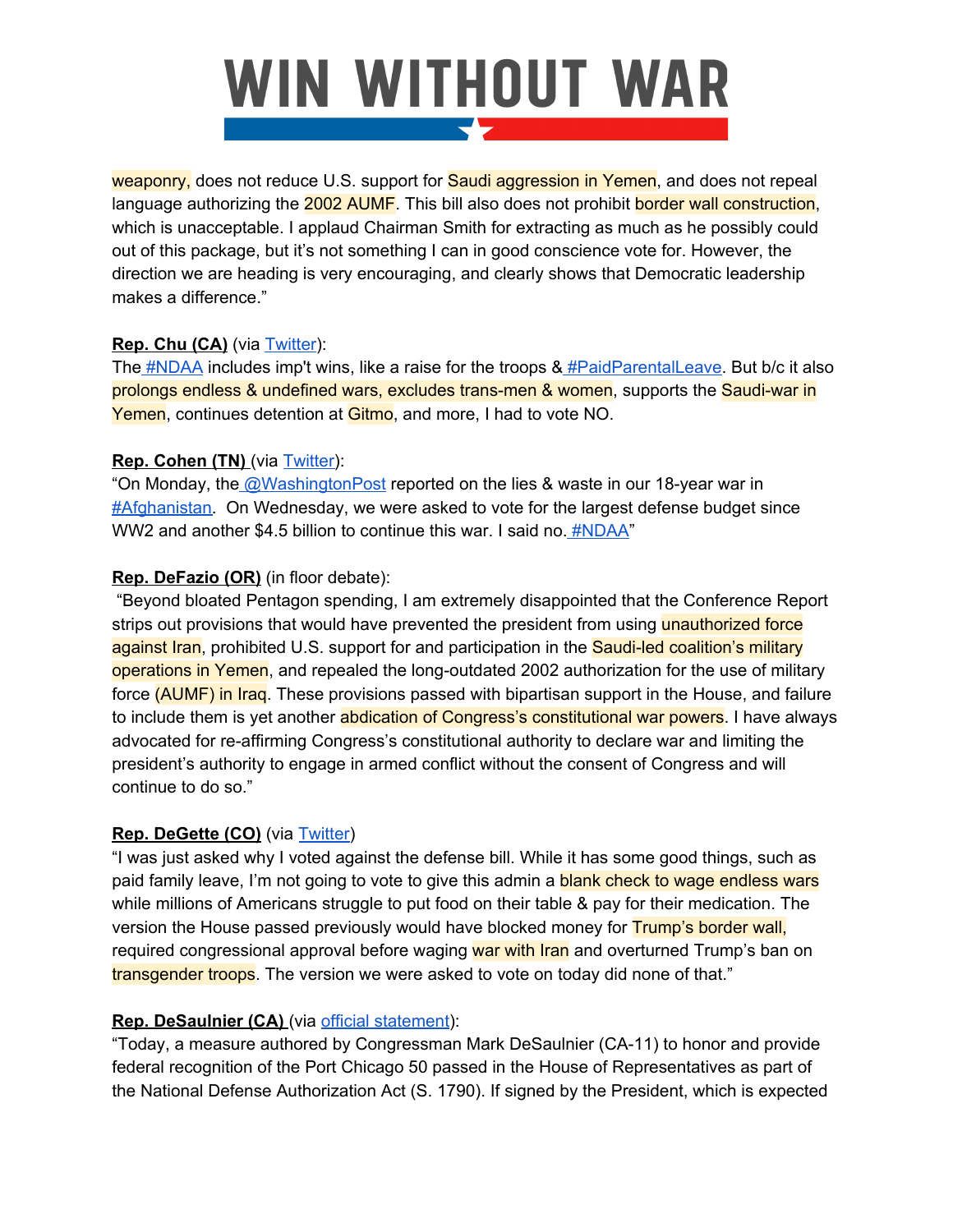### **WIN WITHOUT WAR** <u>and the state of the state of the state of the state of the state of the state of the state of the state of the state of the state of the state of the state of the state of the state of the state of the state of the state</u>

to happen this month, it would represent the first time that federal law recognizes the racial bias experienced by the Port Chicago 50 and the first official call from Congress that the Secretary of the Navy recommend remediation for the Port Chicago 50. "Seventy-five years ago, the explosion at Port Chicago changed the course of the lives of many and set the stage for racial integration in the military. The brave men who fought back against their unfair, discriminatory treatment have never properly been recognized by the same government that betrayed them. This effort is an important first step toward righting this historical injustice and properly honoring the Port Chicago 50, and we will continue fighting to get the justice these brave service members deserve," said Congressman DeSaulnier. "The Friends of Port Chicago National Memorial are deeply gratified by Congressman DeSaulnier's diligent work to include this language recognizing the bias against these African American sailors during World War II. It is extremely meaningful, on the 75th anniversary of this tragedy, that the Congress recognize the discrimination endured by the 256 Port Chicago sailors who were treated so unfairly by the Navy and the nation they served. Survivors of that tragic explosion have said they wanted everyone to know they did their best to help win the War," said Rev. Diana McDaniel, President of The Friends of Port Chicago National Memorial. Also included in the bill is a provision authored by DeSaulnier to improve financial transparency for America's veterans who experience hardship when receiving both separation pay and disability pay. S. 1790 also takes a significant step by providing paid family leave for federal workers. Despite these successes, Congressman DeSaulnier ultimately voted against the bill as it increases the defense budget by another \$30 billion, bringing the total spending to a whopping \$738 billion for this year alone with no requirement for an in-depth spending analysis or accountability. Last Congress, Congressman DeSaulnier authored the Department of Defense Waste Reduction Act (H.R. 2367) to address reckless spending at the Department of Defense (DoD) and prevent it from receiving any additional funding until wasteful spending practices within the Department are addressed. He is also a sponsor of the FAMILY Act (H.R. 1185), which would provide universal family leave."

#### **Rep. Dingell (MI)** (via [Twitter\)](https://twitter.com/RepDebDingell/status/1204793624556396551):

"The Defense budget also does nothing to end the **disastrous war in Yemen**. 24 million Yemeni's are facing death, starvation and disease. U.S. involvement in Yemen must come to an end. For those reasons, I cannot support this defense budget."

#### **Rep. Gabbard (HI)** (via [Twitter](https://twitter.com/TulsiPress/status/1205310077701365760))

"Yesterday, I voted against the 2020 National Defense Authorization Act, the annual defense bill. Though this bill includes some of the things I have long been fighting for — tackling toxic burn pits, making sure our water aquifer at Red Hill is protected, improving Native Hawaiian-owned business opportunities, & more — the problems with this bill far outweigh the positives. The final language in this bill fails to include a repeal of the 2002 Iraq authorization for use of military force and removed my provision to prohibit the unauthorized use of military force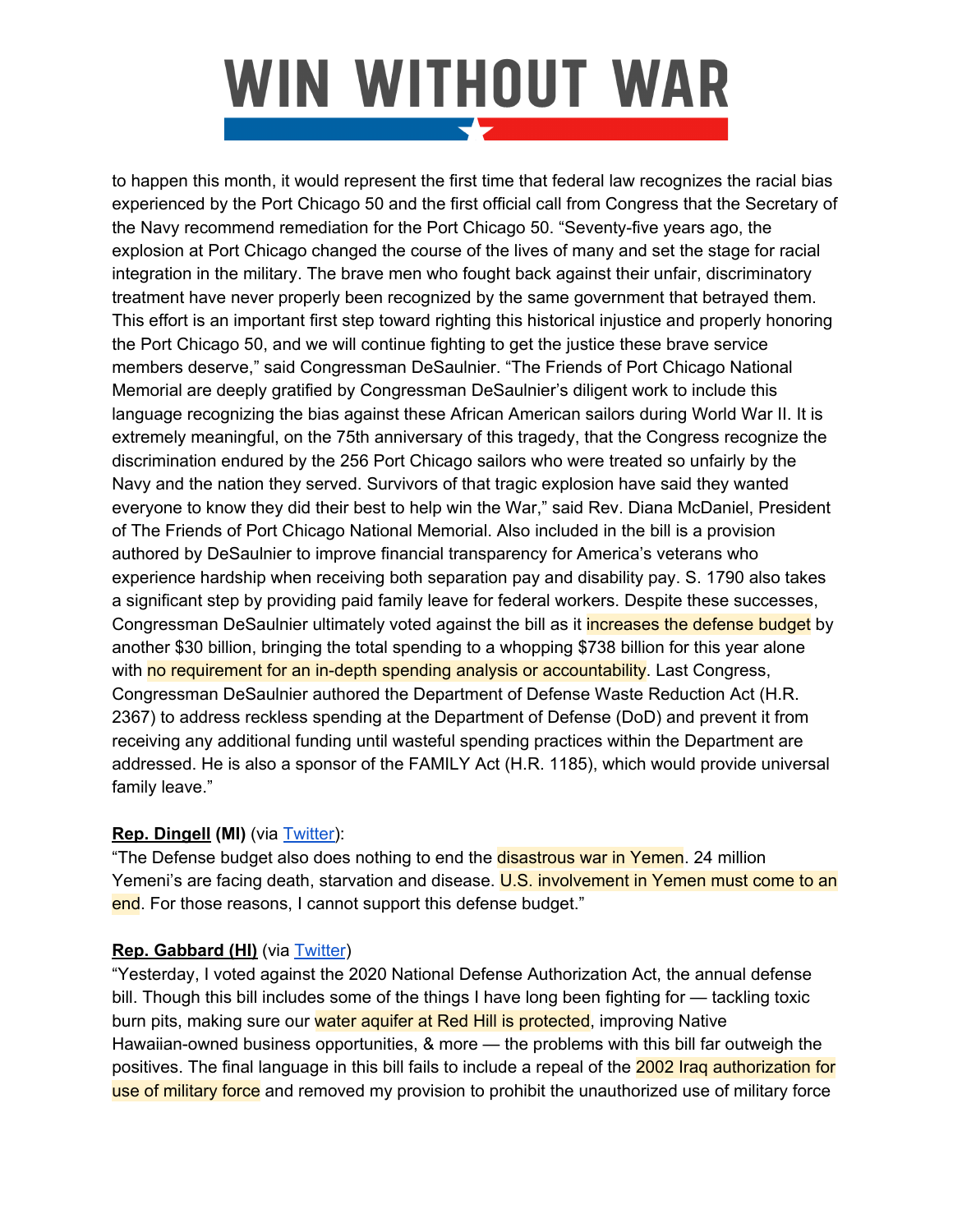## **WIN WITHOUT WAR** <u> 1989 - Jan Barat, politik politik (</u>

against Iran and Venezuela. It continues to provide support for Saudi Arabia's genocidal war in Yemen, and expands our nuclear arsenal. This bill provides a stamp of approval for the new cold war and nuclear arms race, pushing us ever closer to the brink of nuclear catastrophe. I refuse to have any part of this and therefore voted against the bill."

#### **Rep. Huffman (CA)** (via official [statement\)](https://huffman.house.gov/media-center/press-releases/rep-huffman-votes-against-2020-defense-authorization):

"Today, Rep. Jared Huffman (D-San Rafael) voted against the Fiscal Year 2020 National Defense Authorization Act (NDAA), which passed the House 377-48. Representative Huffman has historically voted against annual defense authorization bills that have allowed wasteful, unaudited Pentagon spending and open-ended wars. Earlier this year, however, in recognition of many progressive reforms that Armed Services Committee Chairman Adam Smith had secured, Huffman voted to advance the House version of the defense authorization bill. Under Chairman Smith's leadership, H.R. 2500 made long-overdue policy reforms, including repealing the post-9/11 military force authorization and ending U.S. support for the brutal Saudi war in Yemen. Unfortunately, and despite Chairman Smith's best efforts over months of negotiations with the Senate and White House, many of these crucial reforms were removed from the final conference report considered in the House today. "I am grateful to Chairman Smith for his diligence and I recognize that the final version of this bill, while deeply flawed, does include some important policy victories – such as paid parental leave for all federal civilian workers," said Rep. Huffman. "Unfortunately, the GOP Senate and Trump White House rejected too much of the House NDAA and insisted on bad provisions that were not in the House version. That is why I voted against the final conference report." In addition to **authorizing far too much military** spending with no assurance that there will ever be a serious Pentagon audit, this year's final NDAA conference report stripped away the following key reforms that had been included in the earlier House bill: Repealing the 2001 Authorization of the Use of Military Force and preventing an unconstitutional war with Iran; Addressing widespread pollution of our nation's waters by PFAS chemicals; Ending American support for the Saudi war in Yemen; Blocking Department of Defense funds from being used on a **wasteful and unnecessary border wall**; and Stopping President Trump from launching a new nuclear arms race. Finally, it is disappointing to see the final NDAA conference report accede to Trump's proposal for a new "Space Force" that will lead to the dangerous and unnecessary militarization of space. Despite the many shortcomings of the final legislation, Huffman was gratified to see the inclusion of two specific provisions he authored: one finalizing an agreement between Sonoma County and the Lytton Band of Pomo Indians, and another ending a decades-long earmark for requiring American coal at a U.S. military base in Germany."

#### **Rep. Khanna (CA)** (in floor [debate\)](https://twitter.com/RepRoKhanna/status/1204884415136116737):

"Madam Speaker, I rise in strong opposition to this defense authorization. There are many things that you can call the bill, but it is Orwellian to call it progressive. Let's speak in facts. When President Obama left, the defense budget was \$618 billion. This defense budget is \$120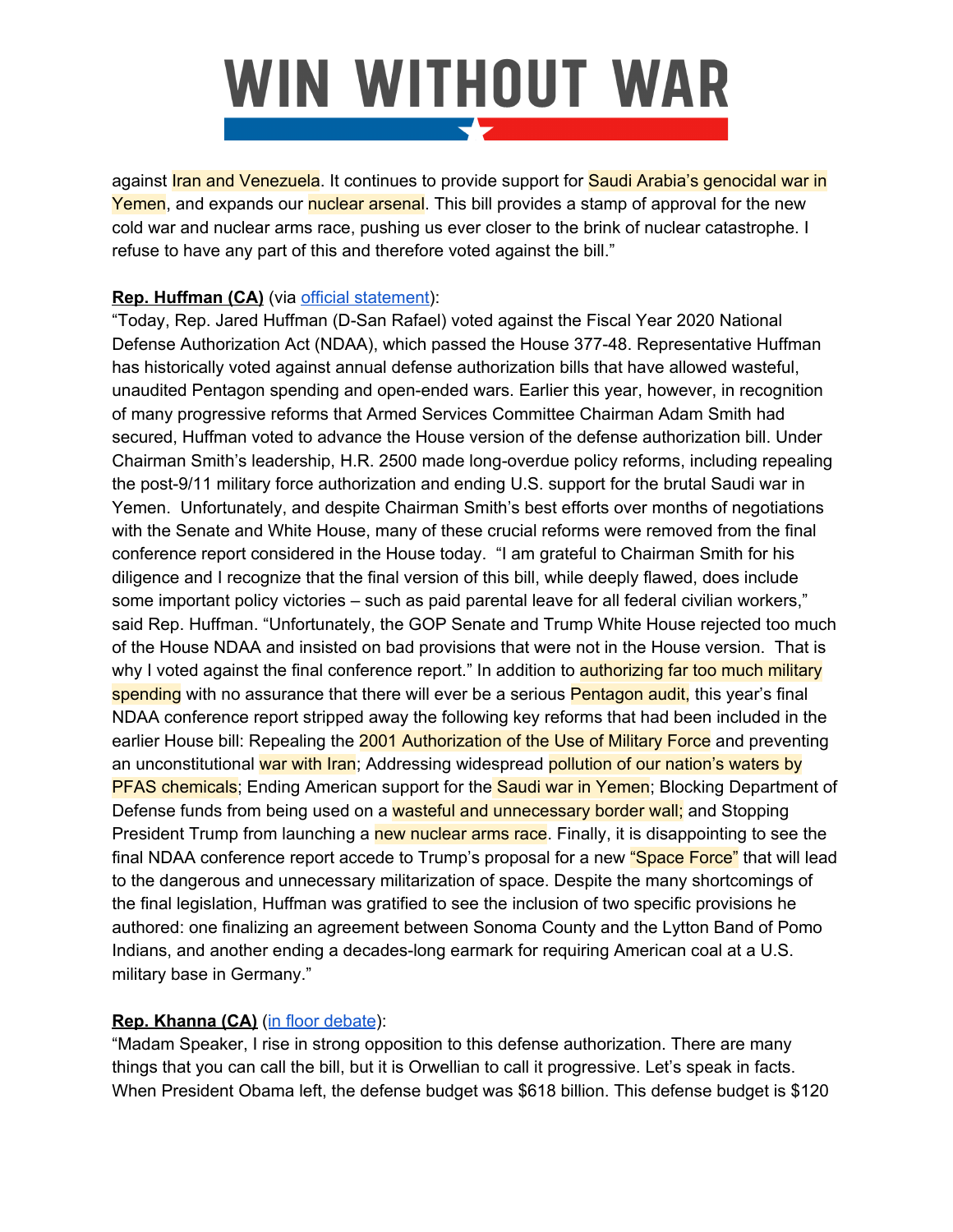### **WIN WITHOUT WAR The Company of Company**

billion more than what President Obama left us with. That could fund free public college for every American. It could fund access to high-speed, affordable internet for every American. But it is worse: the bipartisan provision to **stop the war in Yemen**, stripped by the White House; the bipartisan amendment to stop the war in Iran, stripped by the White House; the bipartisan provision to repeal the 2002 George W. Bush authorization for the war in Iraq which is sending our troops overseas, stripped by the White House. At some time, we can't just rhetorically give standing ovations when the President says that we are going to end endless wars and continue to vote to fund them. It wasn't just President George W. Bush who committed the biggest blunder of foreign policy in the 21st century by sending us to Iraq. It was the abdication of this body, with many Members of Congress who voted right with him. My question is: When are we going to listen to the American people? When are we going to do our Article I duty and stop funding these endless wars and start funding our domestic priorities?"

#### **Rep. Kildee (MI)** (via [Twitter\)](https://twitter.com/RepDanKildee/status/1205177377602637825):

"As the head of the bipartisan #PFAS Task Force, I want to thank @RepAdamSmith for including many important provisions in the National Defense Authorization Act that I championed to protect service members and their families from PFAS chemical contamination and lead exposure. I'm disappointed that additional #PFAS provisions, including those establishing a drinking water standard for PFAS and requiring corporate polluters to clean up contamination, were ultimately blocked by Senate Republicans. I will continue to work to ensure that all Americans are protected from #PFAS chemicals. It is long past time that we get serious about cleaning up these 'forever' chemicals in our communities to protect service members and communities like Oscoda. For this reason, I opposed the final #NDAA bill."

#### **Rep. Lee (CA)** (in floor [debate](https://twitter.com/RepBarbaraLee/status/1204899895301279745)):

"Unfortunately, this bill does not include very important provisions, such as the provision to end support for the Saudi-led coalition in Yemen, and two provisions I fought to include that would help end our forever wars. The first is the repeal of the 2001 authorization to use military force, which is a blank check for endless war. The second is the repeal of the 2002 AUMF. The House passed my amendment to repeal the 2002 AUMF. It makes absolutely no sense that this outdated AUMF still exists. We must restore some congressional authority on matters of war and peace and finally repeal these AUMFs. Also, I encourage my colleagues to read The Washington Post's recently published ''Afghanistan Papers,'' if they need any more justification for why Congress must reassert itself in matters of war and peace. I can tell you, it is an appalling and shocking read. Finally, the bill before us authorizes a Pentagon budget of about \$733 billion, which is the largest ever authorized. Given the waste, fraud, and abuse at the Pentagon, the failure of the Pentagon to pass an even basic audit, and the unnecessary spending, I am simply unable to support this bill."

#### **Rep. Levin (MI)** (via [Twitter\)](https://twitter.com/RepAndyLevin/status/1204895212474159107):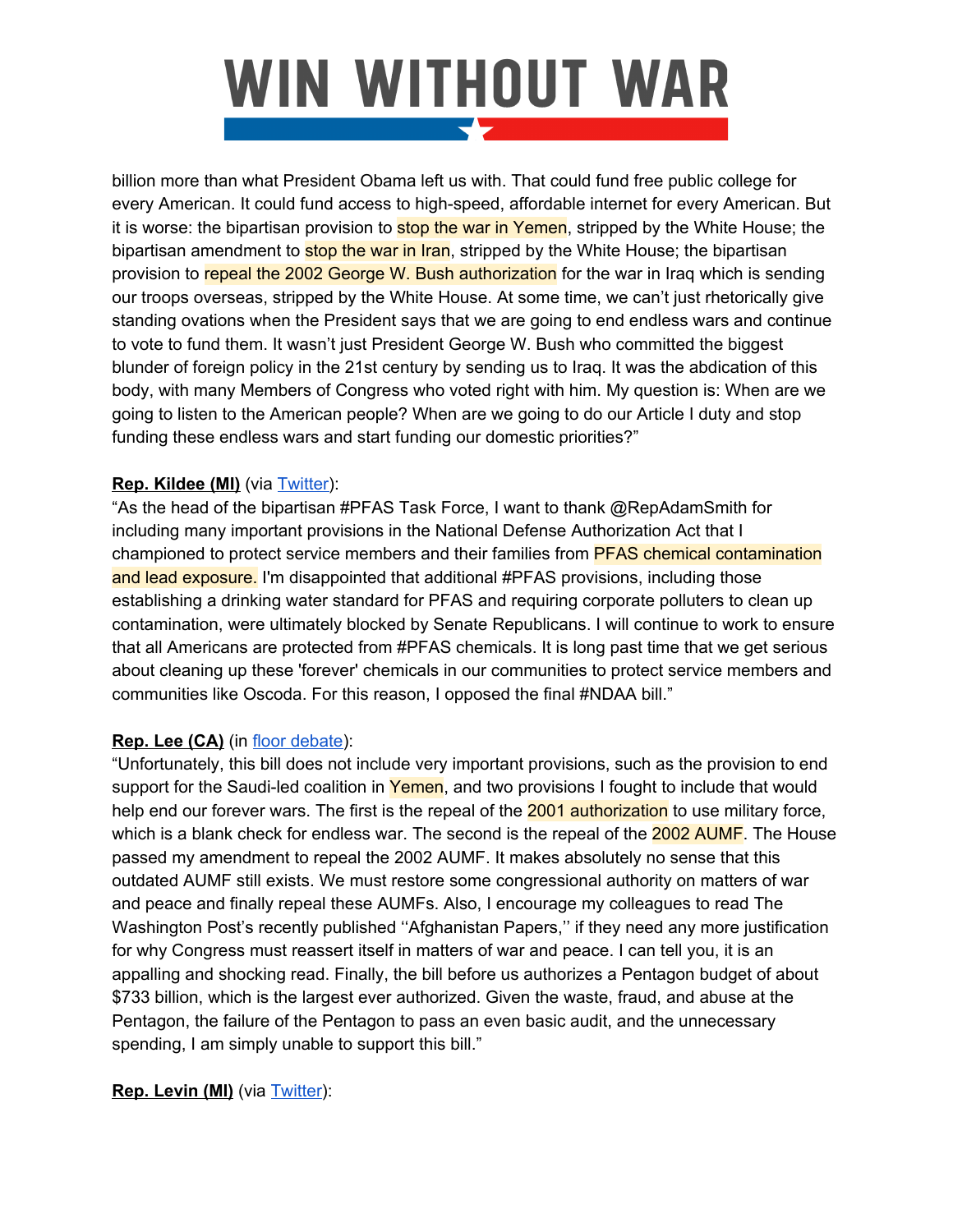### **WIN WITHOUT WAR** <u> The Community of the Community of the Community of the Community of the Community of the Community of the Com</u>

This summer, I voted to pass the House's National Defense Authorization Act (#NDAA)—a bill that would prevent an unconstitutional war in Iran, enshrine comprehensive protections from dangerous #PFAS chemicals, block funding for a wasteful border wall, and more … While I believe the House bill we passed this summer met this standard, I fear the bill before us now does not. Critically important provisions have been stripped from the text, like my bill to make clear that this President lacks the authority to launch a dangerous war with Iran and language to control the discharge of #PFAS into our drinking water."

#### **Rep. Lowenthal (CA)** (via [Twitter](https://twitter.com/RepLowenthal/status/1204905362916290561)):

"Thank you to our Democratic negotiators who secured important priorities in this year's NDAA, from military pay increases to paid leave for federal workers. However, I can't support a bill that allows the president to circumvent Congress in authorizing military action. I also can't support a bill that continues to irresponsibly increase the amount we spend on our military programs. And, I certainly cannot support a bill that supports the terrible foreign policy decisions of this administration. We saw President Trump's reckless behavior in Syria. He has repeatedly shown willingness to undermine our national security by diverting military resources to a **border wall**. And he continues to support the appalling and counterproductive Saudi war in Yemen. Congress needs to restore sanity and **oversight to our foreign policy.** And, we need to ensure our national security while balancing military spending with critical priorities here at home. I cannot support a defense authorization act that does not advance these goals"

#### **Rep. Massie (KY)** (via [Twitter\)](https://twitter.com/RepThomasMassie/status/1205244775630327808):

"This week, we were given 19 hours to review the 3,488 page National Defense Authorization Act — a bill that authorizes \$738 billion of spending in FY2020. The bill passed. I voted no. #NDAA #sassywithmassie"

#### **Rep. Meng (NY)** (via official [statement\)](https://meng.house.gov/media-center/press-releases/meng-statement-on-2020-defense-spending-bill):

U.S. Rep. Grace Meng (D-NY) issued the following statement after the House of Representatives passed the National Defense Authorization Act this week. "On Wednesday, the House voted to adopt the Conference Report for the National Defense Authorization Act. I was proud to vote for the House-passed version in July, which put forward a strong and progressive national security strategy that honored all of our troops and defended our borders, the bill before us today fails to achieve these goals. Although this bill has retained some important provisions from July, I couldn't ignore my concerns with the final legislation and I voted "no." I could not look past the absence of important provisions that had been included in the House-passed NDAA, but were stripped in the final negotiated bill. Losing these provisions in negotiations is a step backward from important progress we had made. The final bill fails to address bipartisan concerns about the reliance for almost two decades on an Authorization for the Use of Military Force that has been used well beyond its original intent. It strips bipartisan sanctions that had been levied against Saudi officials who bore responsibility for Jamal Khashoggi's murder. It fails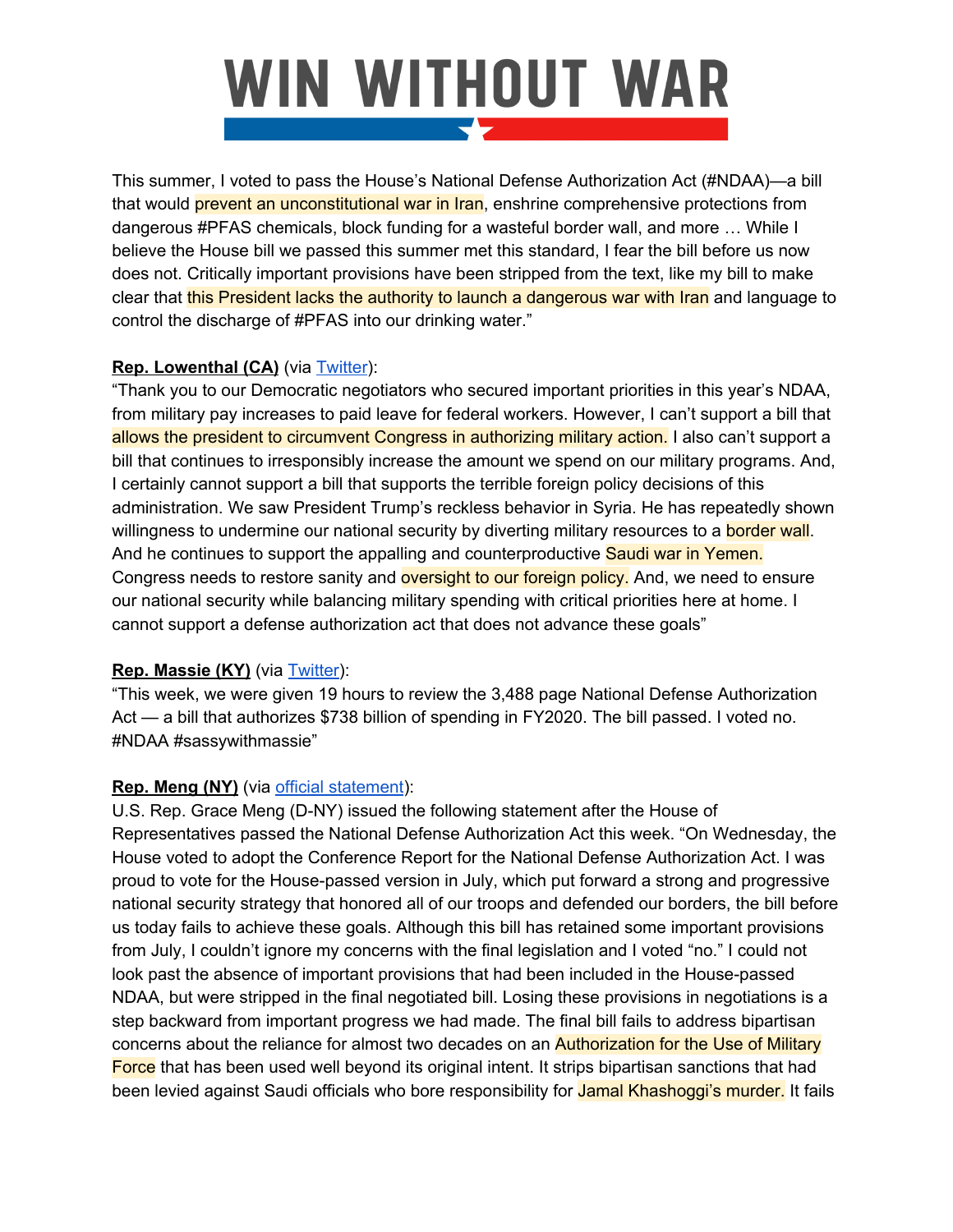### **WIN WITHOUT WAR Contract Contract Contract**

to overturn the immoral and dangerous ban on transgender people serving their country. It fails to restrict U.S. support of the **Saudi-led campaign in Yemen**. And it fails to adequately remediate sites, including military bases, where our water has been contaminated by polyfluoroalkyl substances (PFAS), or designate those substances as hazardous under the Superfund law. I am, however, thrilled to see that Congress has finally adopted paid family leave for all federal employees. This is an historic accomplishment, and one that was long-overdue; one should not have to choose between caring for a newborn or an ailing family member and their career. I am also pleased to see that my amendment, requiring the Defense Department to submit a report on the number of military installations that may have lead service lines, has been included, and that the "widow's tax," which penalized Gold Star families, has finally been repealed. I do not take votes on our national security lightly, but the provisions in this bill risk our security and the wellbeing of our troops. I cannot blindly support a bill that does not include so many important priorities."

#### **Rep. Ocasio-Cortez (NY)** (via [Twitter\)](https://twitter.com/AOC/status/1205123720693604352?s=20):

"Proud to joi[n](https://twitter.com/RepRoKhanna) [@RepRoKhanna](https://twitter.com/RepRoKhanna) in voting NO on the NDAA. As Ro says, when Pres Obama left, the US defense budget was \$618 BILLION/year. It will now be \$120 billion more than that. No pundits ask how we pay for it, or blast it as "free stuff." We just accept it. Pay attention."

#### **Rep. Omar (MN)** (via official [statement](https://omar.house.gov/media/press-releases/rep-ilhan-omar-statement-national-defense-authorization-act)):

"Rep. Ilhan Omar (D-MN) issued the following statement on the conference report for the National Defense Authorization Act (NDAA): "At a time when Minnesotans have unmet needs in healthcare, education and housing, it is simply unconscionable to pass a NDAA bill that continues to fund wasteful Pentagon spending to the tune of \$738 billion. This bill commits the U.S. to endless involvement in the Saudi-led war in Yemen, continues funding for endless war under the 2001 AUMF, and does nothing to prevent the Administration from launching a disastrous war with Iran. "Despite its deep flaws, I am glad the National Defense Authorization Act includes some of my priorities and the priorities of my district. I am grateful that all of the amendments I introduced and passed in the House version of the NDAA were included in the final bill. The final version contains my amendments requiring reporting on the process of sharing the Terrorist Screening Database with foreign countries, including human rights abusers. It also requires the Pentagon to provide guidance for contractors and servicemembers who witness gross human rights violations, requires reporting on the costs of overseas military operations, and does not authorize permanent military bases in Somalia—all based on amendments I introduced. Lastly, the final text includes a bill I am an original cosponsor of, the Liberian Immigrant Fairness Act, which would give thousands of Liberians in my district protection from deportation. It was introduced by David Cicilline and originally authored by my predecessor Keith Ellison. "I am proud that all of our amendments were included, but it past time we stop putting our servicemembers and civilians in harm's way by writing blank checks for